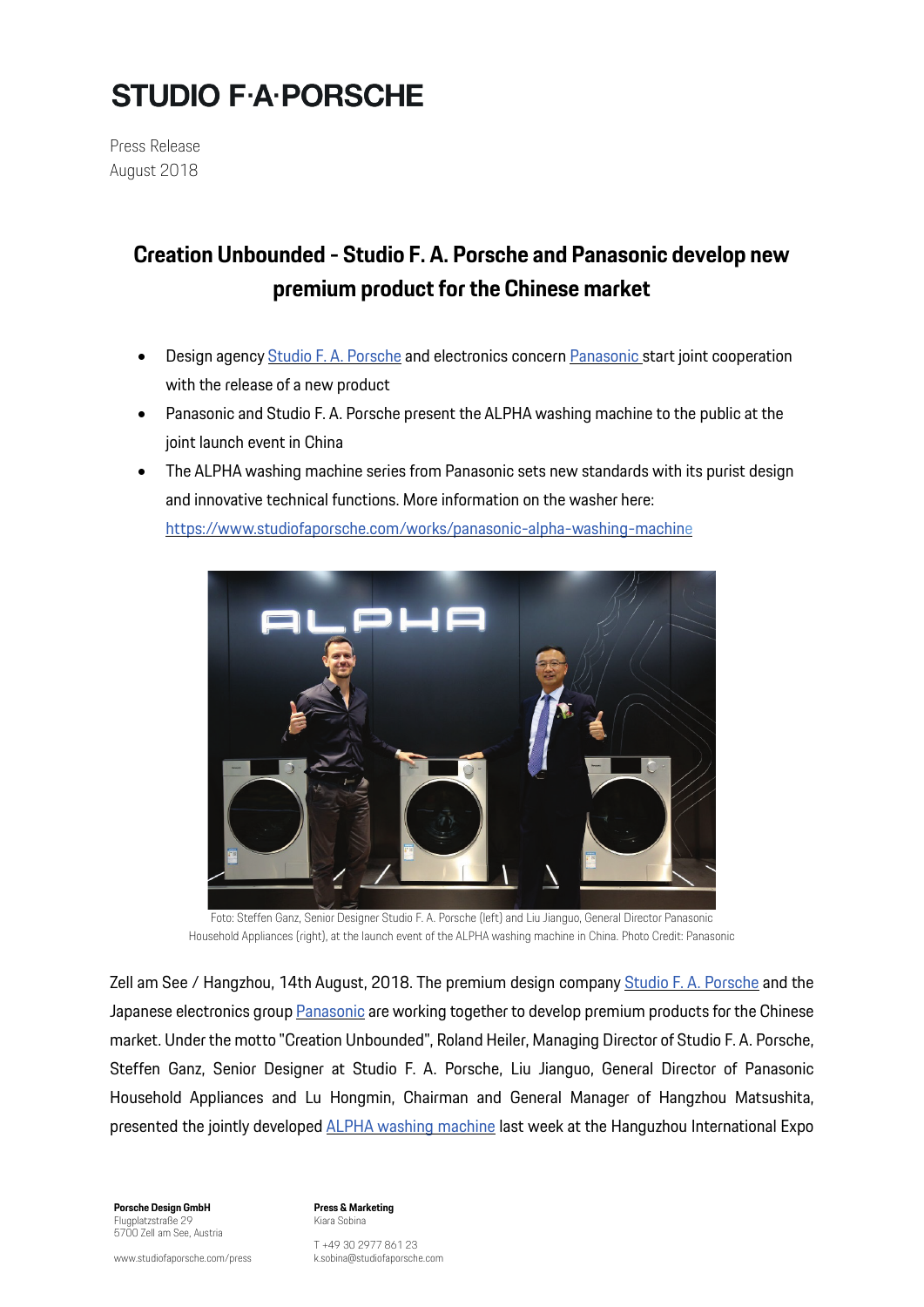## **STUDIO F.A.PORSCHE**

**Press Release** August 2018

Center in China.

Roland Heiler, CEO of Studio F. A. Porsche, is excited about the successful partnership: "Since both companies share the same values when it comes to technology, reliability, functionality, and last but not least, quality, the cooperation was a good fit from the get-go. We have been working hand-in-hand in order to develop a product that has the potential to raise the bar on the market." The goal of the partnership is to meet Asian consumers' increasing demand for innovative, functional design and high quality. In their collaboration, Panasonic and Studio F. A. Porsche have created a new premium product for the Chinese market: "Thanks to our innovative and technical production process and Studio F. A. Porsche's creativity, this value promise is mutually secured by our partnership," explains Liu Jianguo, General Director of Panasonic Household Appliances.

For the production of the new ALPHA washing machine series, with its purist design, new materials and technological upgrades, Panasonic completely reorganized its serial production. The washing machine fulfils the high standards of Asian consumers when it comes to premium products. At the start of the partnership, a high-ranking delegation from Panasonic travelled to Germany last year in order to formally approve the cooperation at the Berlin headquarters of Studio F. A. Porsche. The companies sealed their international partnership with a formal contract signing.

### **Highest quality forthe Chinese premium market**

Studio F.A. Porsche aimed to integrate innovative demands with a reduced look. For the body of the ALPHA washing machine, designers chose high-quality, brushed stainless steel as well as a plastic cover individually produced with injection moulding. Since reducing the number of switches, buttons and joints allows for easier maintenance and cleaning of the machine, a TFT display was chosen as the operating element, which is only accompanied by a power switch and a knob. Beyond the formal design of the machine, the designers also considered the washer's functionality. For example, the Studio solved the ventilation issue in an innovative way: In order to prevent the buildup of mould and unpleasant smells, at the end of the washing cycle the loading opening of the washer opens 20 mm. In this way, air can circulate inside the washing machine drum and the drying process can begin even without opening the door of the washer. The ALPHA washing machines are available on the Chinese market from 1<sup>st</sup> September 2018 onwards.

**Porsche Design GmbH** Flugplatzstraße 29 5700 Zell am See, Austria

www.studiofaporsche.com/press

**Press & Marketing** Kiara Sobina

T +49 30 2977 861 23 k.sobina@studiofaporsche.com